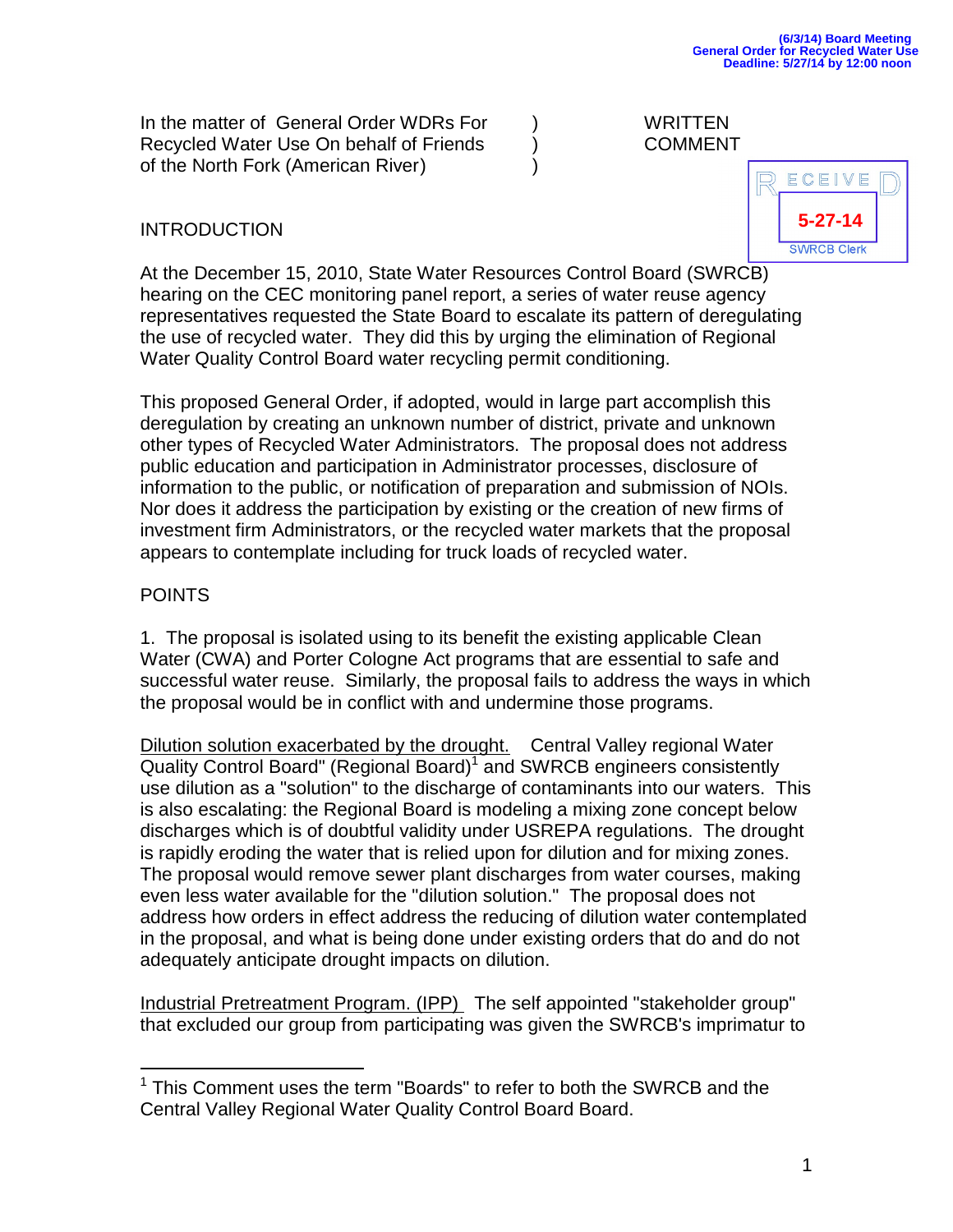lead discussion outside the Board for the creation of the 2009 Recycled Water Policy. After adoption of the policy, when two attorneys for districts were asked at their county bar program presentation about how the stakeholder group they were praising considered the CWA Industrial Pretreatment Program, they said this had not been considered. The state's IPPs document what chemicals are being treated before they enter the sewer system and what chemicals enter the sewer from private facilities such as electroplaters. As far as we know the SWRCA and Regional Board have not in recent memory, if ever since the program was delegated to the state by USEPA, had reports on their agendas about IPP implementation and effectiveness.

Identification of POTWs that are not fit to be considered as a source of water recycling. Sewer operations in chronic, long term, violation of their NPDES permits, with ongoing cease and desist orders, with maximum penalty orders, with a history of illegal dumping into sewer system system manholes and so on, should be on a water reuse exclusion listing. POTWs with discharges from hospitals and pharmaceutical manufacturing should be excluded.

The use for recycling data and impact on each water quality program needs to be assessed including combined sewer systems,

2. Who wrote, reviewed and participated in creating and writing the proposal?

3. The proposal has many conclusions, findings and statement that are without basis, explanation, documentation,

4. The proposal defines the SWRCB and Regional Board failure to use science in the exercise of its regulatory authority and deregulatory initiatives.

Engineering practices and engineers dominate technical discussion and membership on boards.

Environmental toxicology entered the process on the CEC monitoring report, though uselessly because nothing is to be monitored that doesn't; have existing monitoring protocols, which is most chemicals.

Environmental science has not been part of recycled water discussion. It is safe to say that ecological science – aquatic and otherwise -- has no evident role in water recycling.

There is a massive accumulation of scientific publications relevant to recycling municipal wastewater water. Our observation is that its use, its reading, and comment and response to science brought to its attention is assiduously avoided by all involve in the State and Regional Board.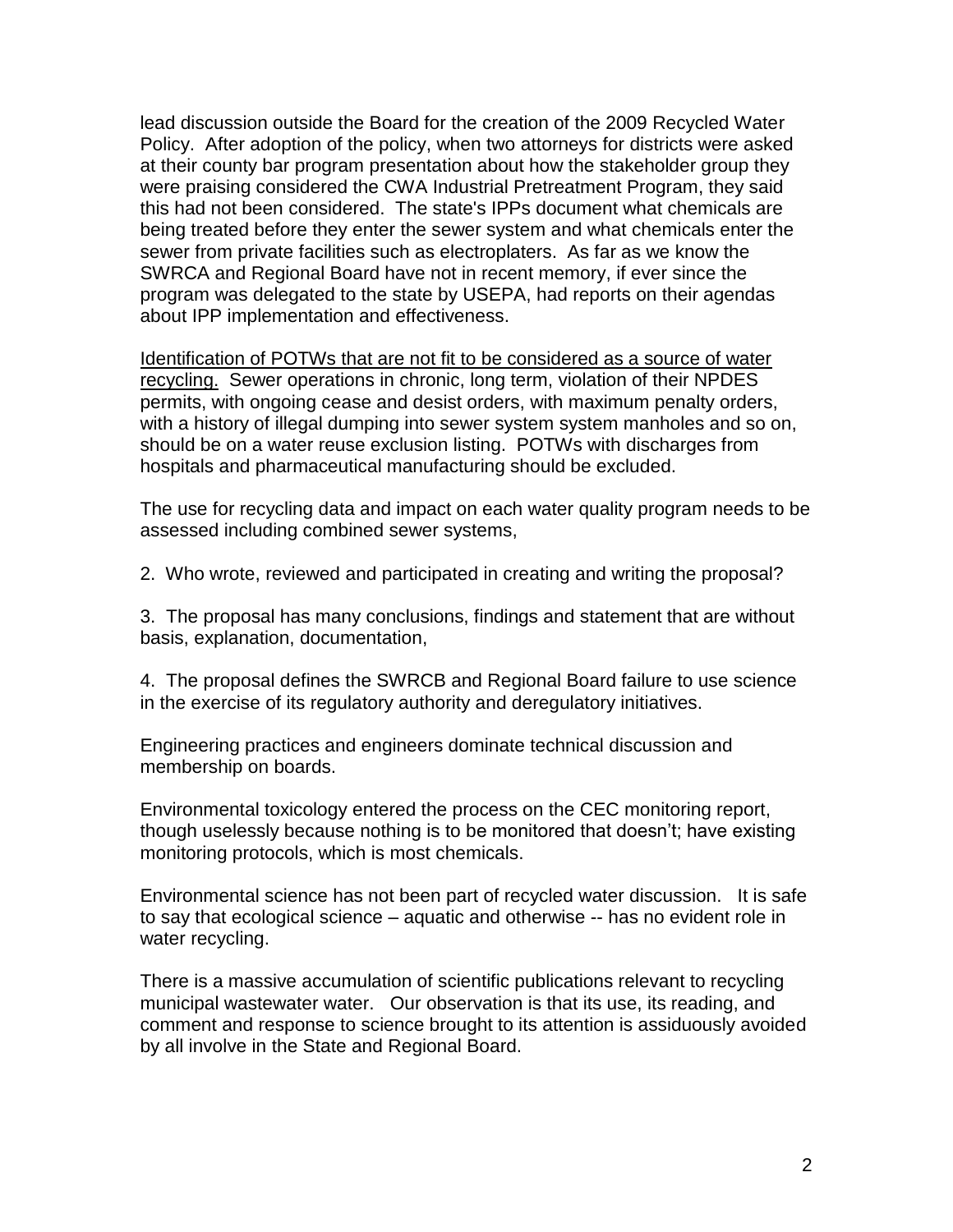Economic science is absent regarding the intended or unintended creation of recycled water markets and regulating them. Whether there is legal authority for such a market require evaluation.

5. Regular monitoring throughout the year is required for proposed monitoring. Monitoring of all chemicals including all pathogens is necessary for:

- All water discharged from POTWs
- All water distributed to water users by water suppliers
- Each new recycled water source and periodically after the first sampling.

California has no planned effort to monitor, identify and regulate CECs. The Recycled Water Policy is an obstacle to addressing this vast problem of unregulated contaminants. and this proposal goes in the opposite direction of addressing CECs: it proposed significant deregulation.

6. The Legislature has give a pass to the Boards regarding the impact of POTW and other NPDES discharger pollutants into our waters.

The Legislature has been appropriately protective of water quality impacts of logging by requiring stream and downstream monitoring of these impacts. But sewer operations seem to be largely untouchable.

It's possible that the Boards have over the years developed an inability to develop necessary and effective regulations when the there is no organized group involved what is being regulated.

Friends of the North Fork has a board member and an activist who take drinking water from the North Fork American river a short distance below where discharges from the Colfax POTW enter the North Fork. I first walked by and smelled the bad odor where Bunch Creek enters the North fork in 1999. A couple of years later I had an opportunity at a community organization meeting to express the need for monitoring below the sewer plant discharge where the water enters Smuthers Ravine from an unnamed tributary to it, above and below where Smuthers Ravine enters Bunch Creek, and above and below where Bunch Creek enters the North Fork. A main Regional Board' staffer present had many excuses for this to not happen.

We've been parties in two NPDES renewal and a couple of enforcement hearings and have concluded that USEPA should investigate the state's NPDES program for purposes of withdrawing USEPA delegation of the NPDES program to the state. Instead of leading efforts to advance water quality regulation the Regional Board has several efforts to undermine water quality (e.g., mixing zones) each that requires major investment of time and expertise to challenge which detract from obtaining basic water quality regulation.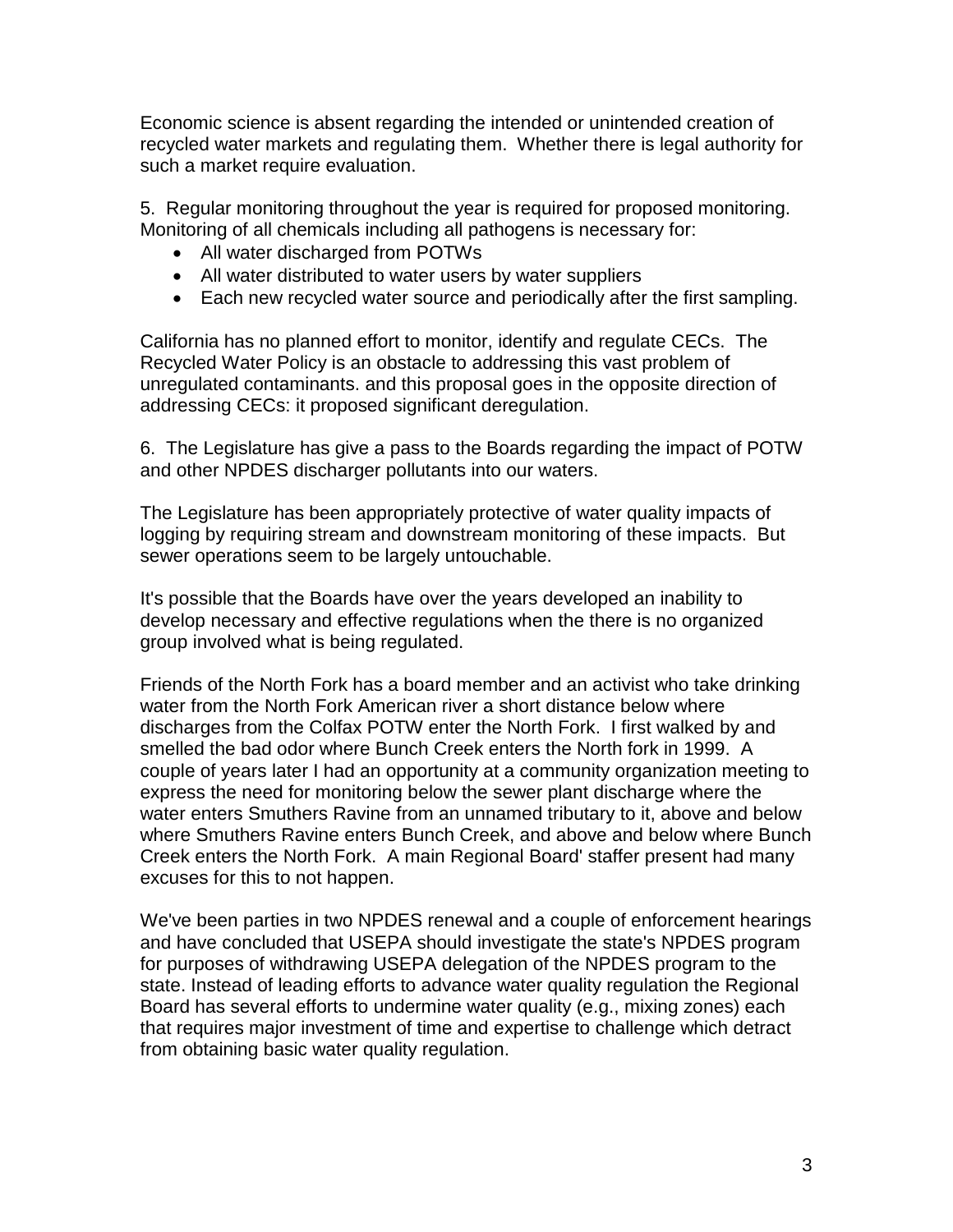The Boards are not the cat's meow of water quality protection. They are the problem.

6. The Regional Board is supposed to regulate POTW discharges. Department of Public Health regulated public water supplies. In between I our group experiences a regulatory gap and a public disclosure and involvement gaps.

Our observation is that the Boards are not attentive to this gap. Our experience is that we get very little traction for our efforts. In 2007 a Regional Board member championed our effort to get infill and inflow conditions into an order. She is gone and such further conditions are subject to economic analysis.

7. The proposal's non-disclosure elements are a severe infringement on the public's right to know.

CEQA is a disclosure document. No EIR was prepared for the Recycled Water Policy. None is contemplated now. Even though, for example, the proposal could reduce water flows into the delta

There is not one word in the proposal about public access to any documents and processes in it. Regional Board access, yes. Mention of public involvement in the NOI process? Not mentioned.

The Governor's Office, Boards, and Board Members need to be required to disclose when their appointment and reappointement has been supported by entities that have an economic interest in the matter on which they are the lead SWRCB member, and on which they are considering or voting. Board members need to make this announcement at meetings they attend in which their appointment supporters have an economic interest and to name the interest. This should not disqualify them.

8. The proposal documents the state's systematic failure to plan for and regulate CECs/unregulated chemicals. Paragraph 11 page 3 and other text describes what is needed for salts and nutrients. But there is no concomitant explanation of other CECs and what needs to be done about them. Paragraph 15 page 4 on the P4 List is not enough. All contaminants need to be identified. Item 26 page 9 falsely state that coliform bacteria represent pathogens which is an inexcusable failure to know applicable science. To write that "Each of the recycled water constituents of concern are discussed below" is a massive deregulatory positioning that endangers public health and the environment.

## CONCLUSION

This proposal must not be adopted until the State of California has a plan in place to monitor and identify all CECs and regulate the as needed.